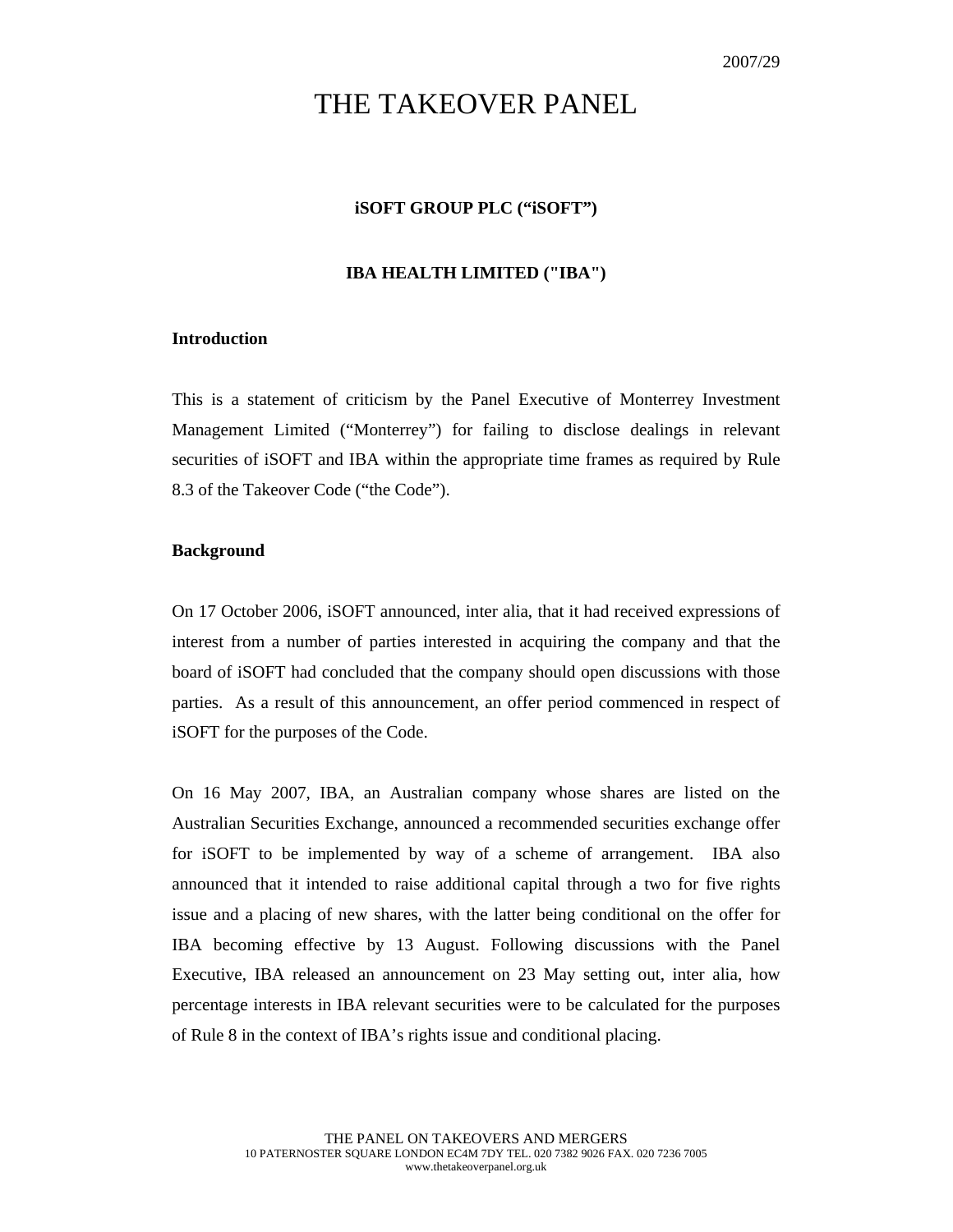On 20 July, CompuGROUP UK Limited ("CompuGROUP") announced a recommended cash offer for iSOFT, which offer was also to be implemented by way of a scheme of arrangement.

On 13 August, IBA's conditional placing lapsed.

On 21 August, IBA purchased 24.3% of iSOFT's share capital, including the entirety of a 13.2% stake then held by Monterrey, and immediately announced a revised cash offer for iSOFT at above the level of the CompuGROUP offer. The acquisition by IBA of this 24.3% shareholding in effect prevented CompuGROUP from implementing its offer by way of a scheme of arrangement.

On 29 August, CompuGROUP announced that it would not be increasing its offer for iSOFT whereupon the board of iSOFT announced that it intended to recommend the revised cash offer from IBA.

On 10 September, iSOFT posted documentation to its shareholders in relation to implementing the revised cash offer from IBA by way of a scheme of arrangement. On 4 October, iSOFT announced that the shareholder resolutions required to approve this offer had been passed and that it expected the scheme of arrangement to become effective on 30 October.

#### **The actions of Monterrey**

Monterrey, an Australian hedge fund manager which specialises in the Australian merger arbitrage market, was one of the parties which agreed to sub-underwrite the IBA rights issue and to participate in the conditional placing and, on 15 May, it signed commitment letters to this effect. Monterrey was not at that time interested in any issued relevant securities of either iSOFT or IBA (nor did it have a short position in respect of any such securities).

However, between 18 May and 18 July, Monterrey acquired iSOFT shares representing approximately 13.2% of the company's issued share capital. Monterrey did not disclose any of these dealings in accordance with Rule 8.3 of the Code as it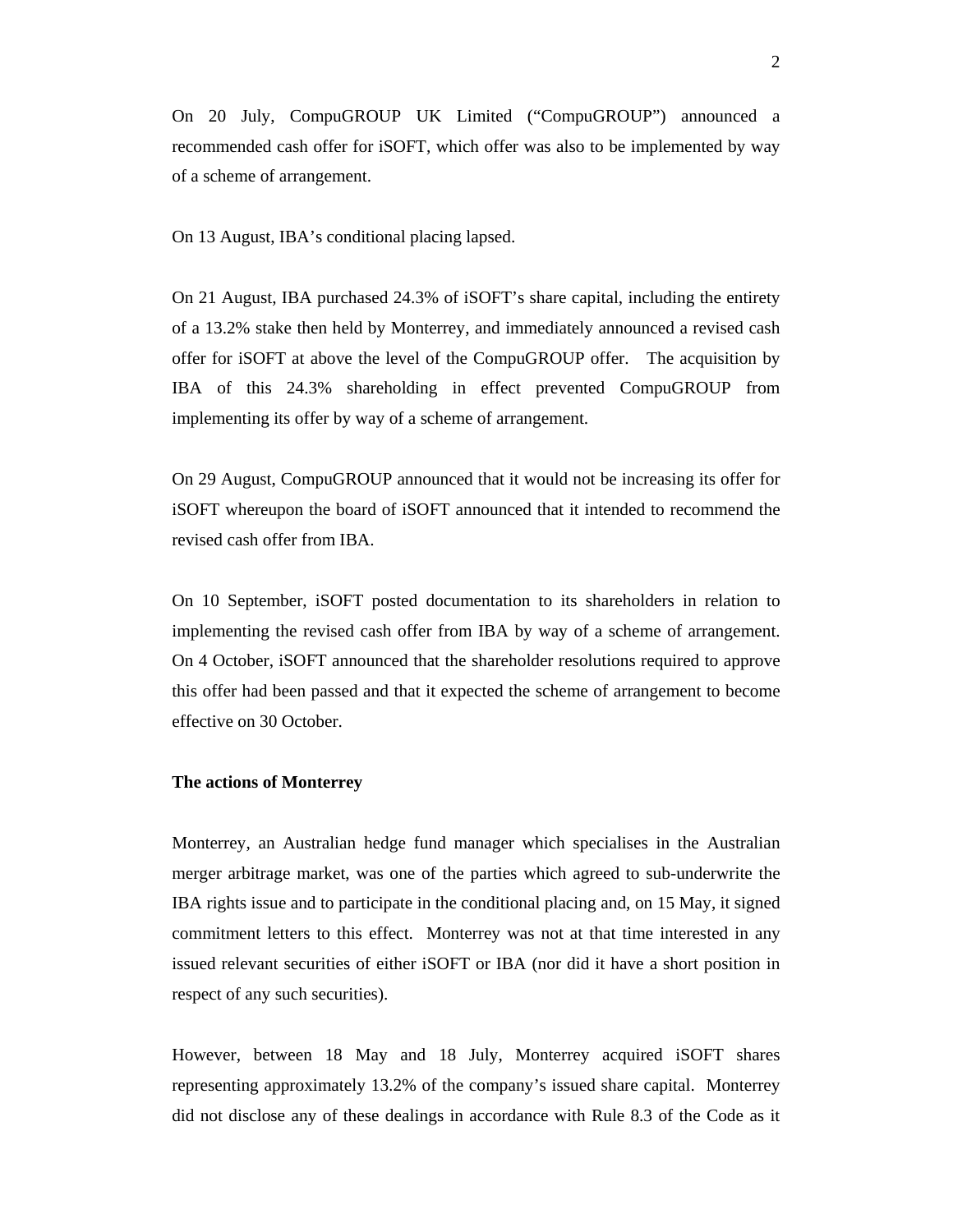should have done as explained further below, nor did it make any disclosure to iSOFT under the Financial Services Authority's Disclosure and Transparency Rules ("the DTRs"). On 8 August, Monterrey, having become aware of its UK disclosure obligations, notified iSOFT of its shareholding under the DTRs (and iSOFT made an announcement of that shareholding on Form TR-1) and, on 9 August, Monterrey released a disclosure on the Panel's Form 8.3 ("Form 8.3") setting out its shareholding in iSOFT and stating that full details of all its dealings in iSOFT shares would follow shortly. On 10 August, Monterrey released a further disclosure on Form 8.3 which re-stated its shareholding in iSOFT and attached a schedule listing its dealings in iSOFT shares between 18 May and 18 July.

In addition, between 18 May and 9 August, Monterrey dealt in both IBA shares and renounceable rights issued by IBA in connection with its rights issue and, as at 9 August, by which time the rights issue had completed, Monterrey had acquired shares representing approximately 4.9% of IBA's then issued share capital. Monterrey did not disclose any of these dealings in accordance with Rule 8.3 of the Code as it should have done. On 13 August, Monterrey released a disclosure on Form 8.3 setting out its shareholding in IBA which attached a schedule listing its dealings in IBA relevant securities between 18 May and 9 August.

#### **Relevant provisions of the Code – Rule 8.3**

Rule 8.3 provides as follows:

"(a) During an offer period, if a person … is interested (directly or indirectly) in 1% or more of any class of relevant securities of an offeror or of the offeree company or as a result of any transaction will be interested in 1% or more, dealings in any relevant securities of that company by such person … must be publicly disclosed in accordance with Notes 3, 4 and 5.".

Note 3 explains that disclosures under Rule 8.3 must be made by no later than 3.30pm (London time) on the business day following the date of the transaction. Note 4 explains that disclosures under Rule 8.3 must be made via a Regulatory Information Service (as defined in the Code). Note 5 sets out the information which must be set out in the disclosure.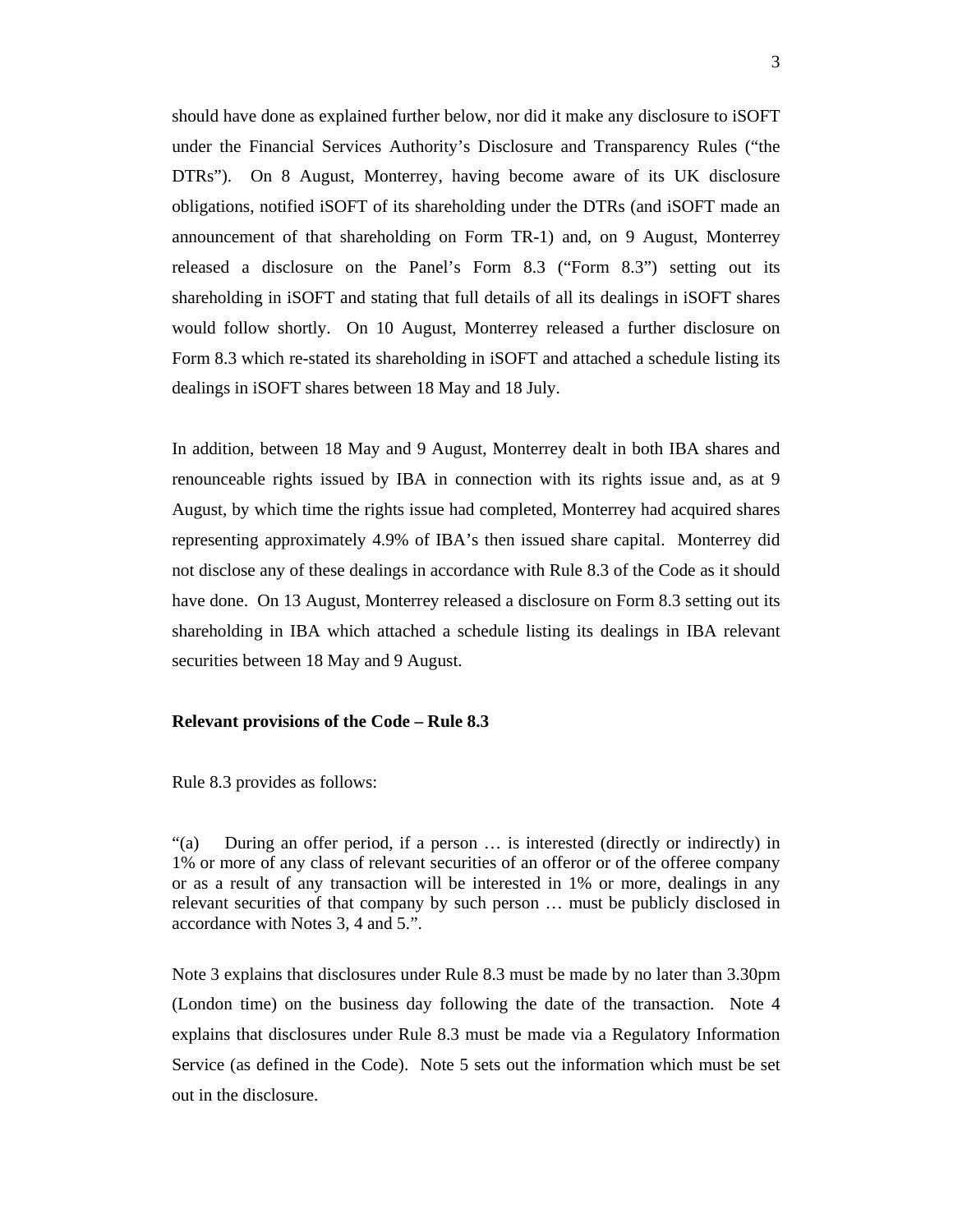The Panel Executive considers compliance with the dealing disclosure requirements of Rule 8.3 to be extremely important. As explained by the Code Committee in PCPs 2005/1 and 2005/2, the rationale for requiring persons who have material interests in relevant securities (i.e. 1% or more of any class of relevant securities in issue) to disclose their dealings in an offer period is as follows: (i) to inform shareholders as to where control (or effective control) of the company's voting rights lies, (ii) to assist in identifying persons who may be considered to be acting in concert with an offeror or the offeree company and (iii) to provide additional market transparency as to movements in the price of a company's securities.

## **Application of Rule 8.3 in this case**

## *Disclosure of purchases of iSOFT shares*

Monterrey became interested in more than 1% of iSOFT's share capital following a purchase of iSOFT shares on 22 May. Under Rule 8.3, this purchase should have been disclosed by 3.30pm on 23 May. Thereafter, until 18 July, Monterrey purchased iSOFT shares on a further 23 separate occasions without in any case the dealing being disclosed by 3.30pm on the next business day as required by Rule 8.3. In fact, no disclosure was made until Monterrey made retrospective disclosures on 9 and 10 August as described above.

### *Disclosure of purchases of IBA shares and renounceable rights*

Monterrey became interested in more than 1% of IBA's relevant securities (as that threshold applied to IBA in the context of its rights issue and proposed placing) following a purchase of renounceable rights on 1 June. Under Rule 8.3, this purchase should have been disclosed by 3.30pm on 4 June. Thereafter, until 9 August, Monterrey dealt in IBA relevant securities on a further 25 occasions without in any case the dealing being disclosed by 3.30pm on the next business day as required by Rule 8.3. In fact, no disclosure was made until Monterrey made a retrospective disclosure on 13 August as described above.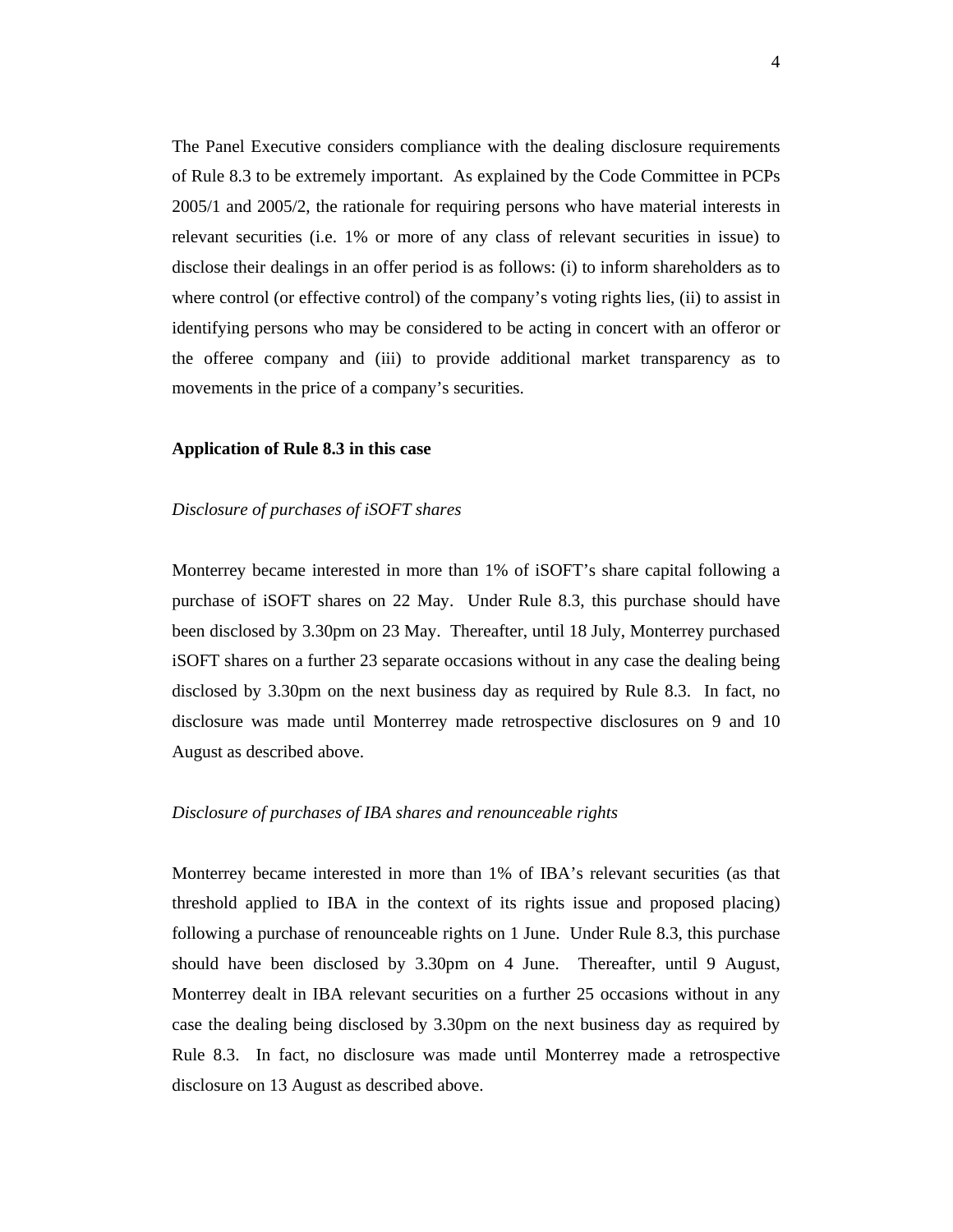#### *Disclosure of commitment in relation to the conditional placing of IBA shares*

There was no requirement under Rule 8.3 for Monterrey, on entering into its conditional placing commitment on 15 May, to make an announcement that it had done so. This was on the basis that, although entering into that commitment was treated as a dealing for the purposes of the Code, Monterrey did not then have an existing interest in the issued share capital of IBA of 1% or more and its commitment in respect of the placing did not result in Monterrey triggering the 1% threshold.

However, if Monterrey had subsequently disclosed its dealings in IBA relevant securities by the deadlines prescribed by Rule 8.3, as described above, it would have been required to set out in each of those disclosures its commitment in relation to the conditional placing. This would have been on the basis that this commitment, albeit not constituting an interest in shares, was a right to subscribe for IBA shares and as such it would have to have been listed on any Form 8.3 published by Monterrey. Since the relevant dealing disclosures were not made, and because the placing had lapsed by the time that Monterrey made its first disclosure relating to IBA on 13 August, no disclosure of Monterrey's conditional placing commitment was ever made.

#### *Disclosure of commitment and subscription in relation to the IBA rights issue*

There was no requirement under Rule 8.3 for Monterrey, on entering into its commitment to sub-underwrite the rights issue on 15 May, to make an announcement that it had done so. This was on the basis that entering into a sub-underwriting commitment was not treated as a dealing for the purposes of the Code.

In addition, there was no requirement for Monterrey to disclose its sub-underwriting commitment in any disclosures subsequently made under Rule 8.3. This was on the basis that this commitment was not an interest in shares nor was it treated as a right to subscribe for IBA shares which would have been required to have been listed on any Form 8.3 published by Monterrey.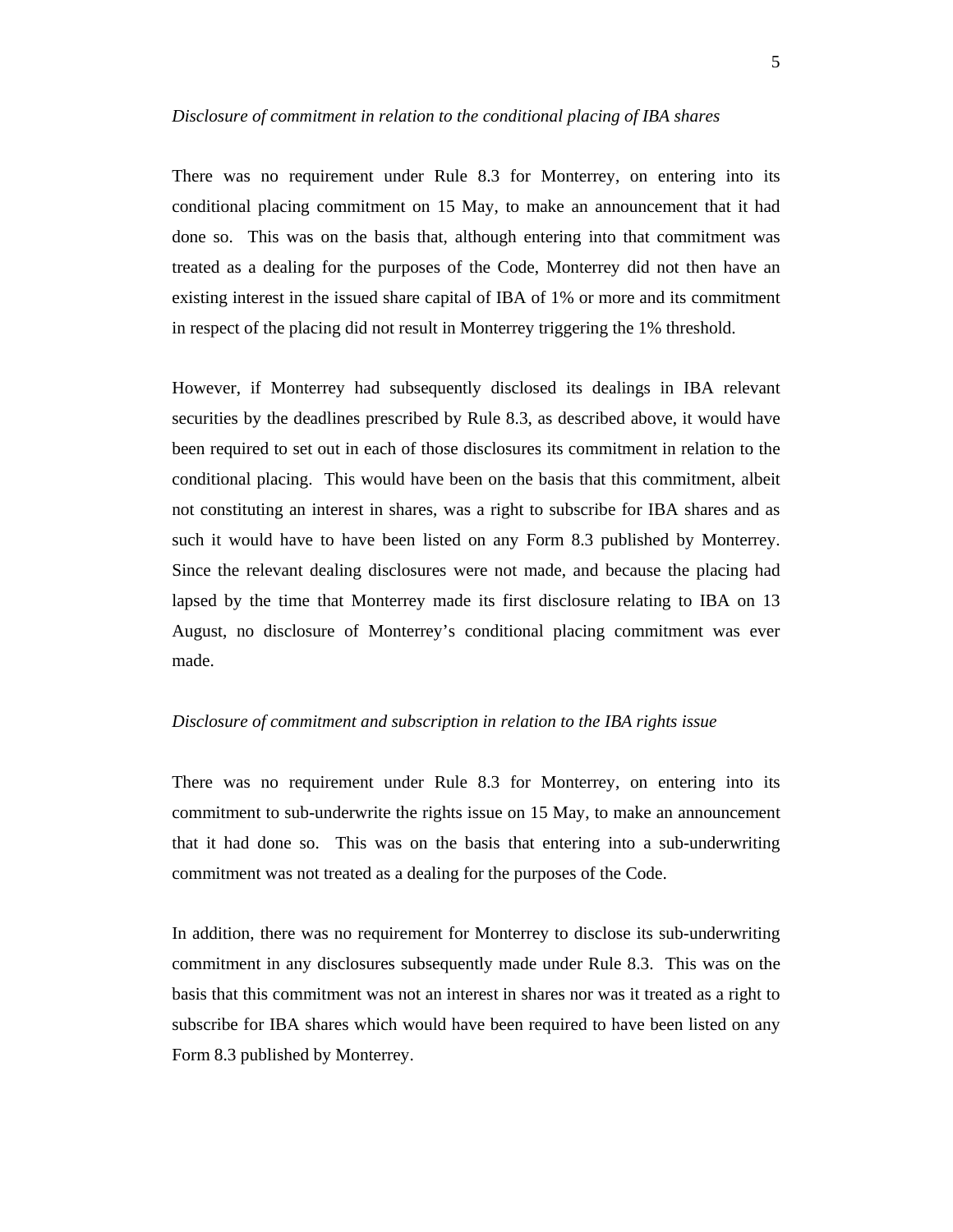However, the subscription by Monterrey for IBA shares (pursuant to its subunderwriting commitment) when the rights issue became unconditional on 2 July did constitute a dealing and, on the basis that Monterrey was by then interested in more than 1% of IBA's shares, this dealing should have been disclosed by 3.30pm on 3 July. In fact, no disclosure of this subscription, and resultant holding, was made until Monterrey made its retrospective disclosure on 13 August as described above.

#### **Reasons for the above breaches**

Monterrey has explained to the Executive that its failure to comply with Rule 8.3 was attributable to its lack of familiarity with the relevant provisions of the Code and to compliance staff absence during some of the relevant period (although the obligation for Monterrey to disclose dealings in each of iSOFT and IBA shares under Rule 8.3 was triggered prior to the departure of the compliance staff). It was not until 8 August, after the relevant compliance staff had returned from holiday on 6 August, that Monterrey sought external advice as to the relevant disclosure rules in the UK.

#### **Conclusion**

The Panel Executive considers that the failure by Monterrey to disclose its dealings in relevant securities of iSOFT and IBA in accordance with Rule 8.3 as outlined above constituted serious breaches of the Code. The Panel Executive considers these breaches to be particularly surprising in view of the following:

- (a) in the Panel Executive's opinion, the following matters should have led Monterrey to exercise particular caution:
	- (i) the high number of dealings carried out by Monterrey in iSOFT and IBA relevant securities over a two month period;
	- (ii) the fact that Monterrey acquired significant shareholdings in both iSOFT and IBA; and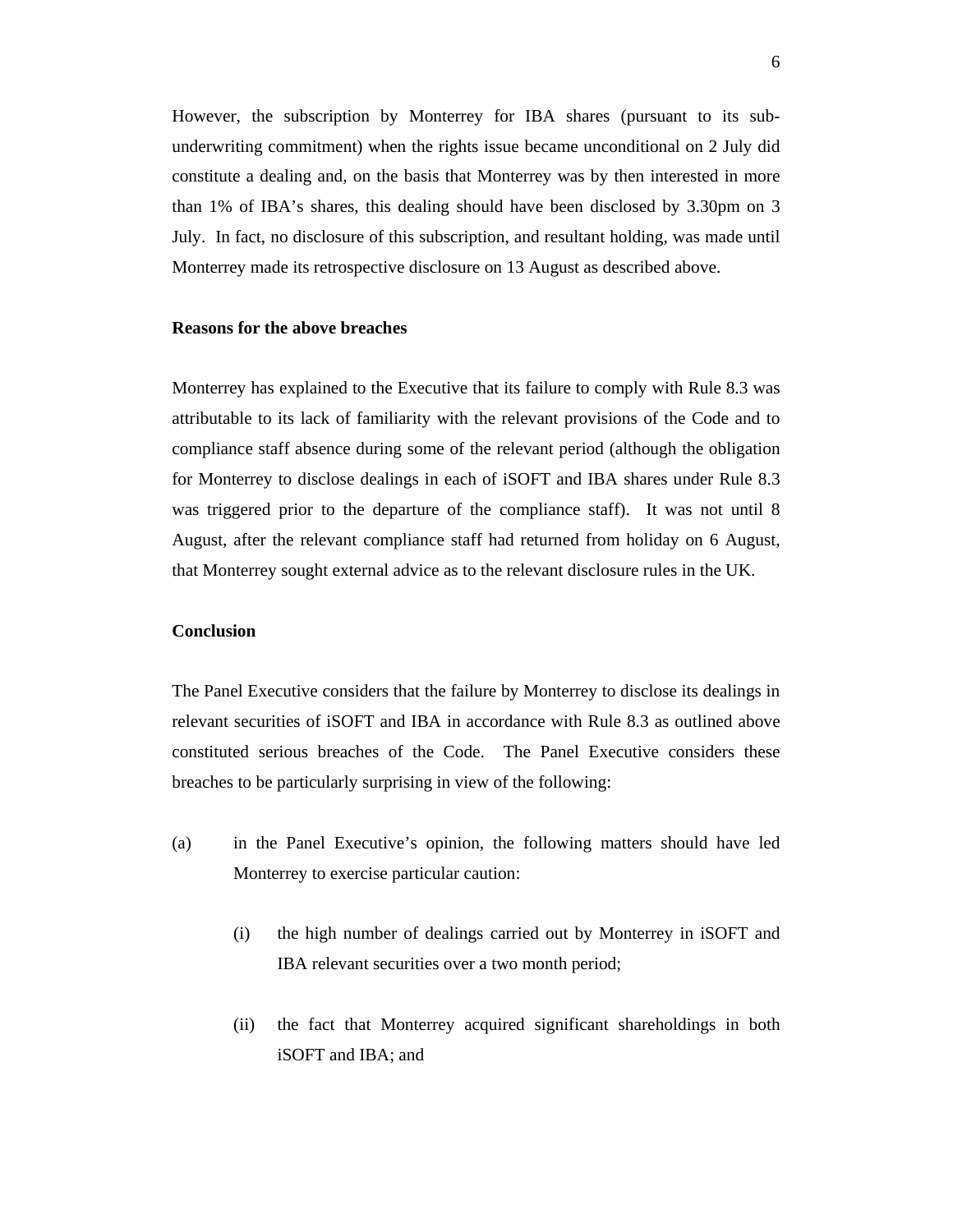(iii) the fact that Monterrey was dealing in the securities of an offeree company which was subject to a regulatory regime with which it was not familiar.

If Monterrey was in any doubt as to the applicable disclosure requirements, it should have sought appropriate advice before acquiring significant shareholdings in iSOFT and IBA;

- (b) the fact that Monterrey is a professional investor, specialising in merger arbitrage activities. In the Panel Executive's opinion, it should therefore have been especially aware that dealing in securities of an offeree company and an offeror might be subject to disclosure obligations;
- (c) the fact that the requirements of Rule 8.3 were summarised in a number of announcements made by iSOFT and/or IBA. In particular, the announcement made by IBA on 23 May set out in detail how the rule was to be applied to dealings in IBA relevant securities and also explained what disclosure obligations applied to a person's positions in respect of such securities (including those positions arising as a result of sub-underwriting and/or placing commitments). This put all market operators, including Monterrey, on notice of these disclosure requirements; and
- (d) the fact that the advisers to IBA referred to the requirements of Rule 8.3 in the commitment letters signed by sub-underwriters of the rights issue and placees in the conditional placing, which in both cases included Monterrey.

The Panel Executive also considers it to be particularly regrettable that Monterrey did not comply with Rule 8.3 since, if it had done so, CompuGROUP would have been aware well before the date on which it announced its offer that Monterrey held securities in both iSOFT and IBA. By 20 July, when it announced its offer, CompuGROUP would have been aware that Monterrey in fact then held 13.2% of iSOFT's issued share capital and 3.4% of IBA's issued share capital (in addition to being a placee in the placing). This information might have been relevant to CompuGROUP in its considering whether, and if so how, to prosecute its interest in